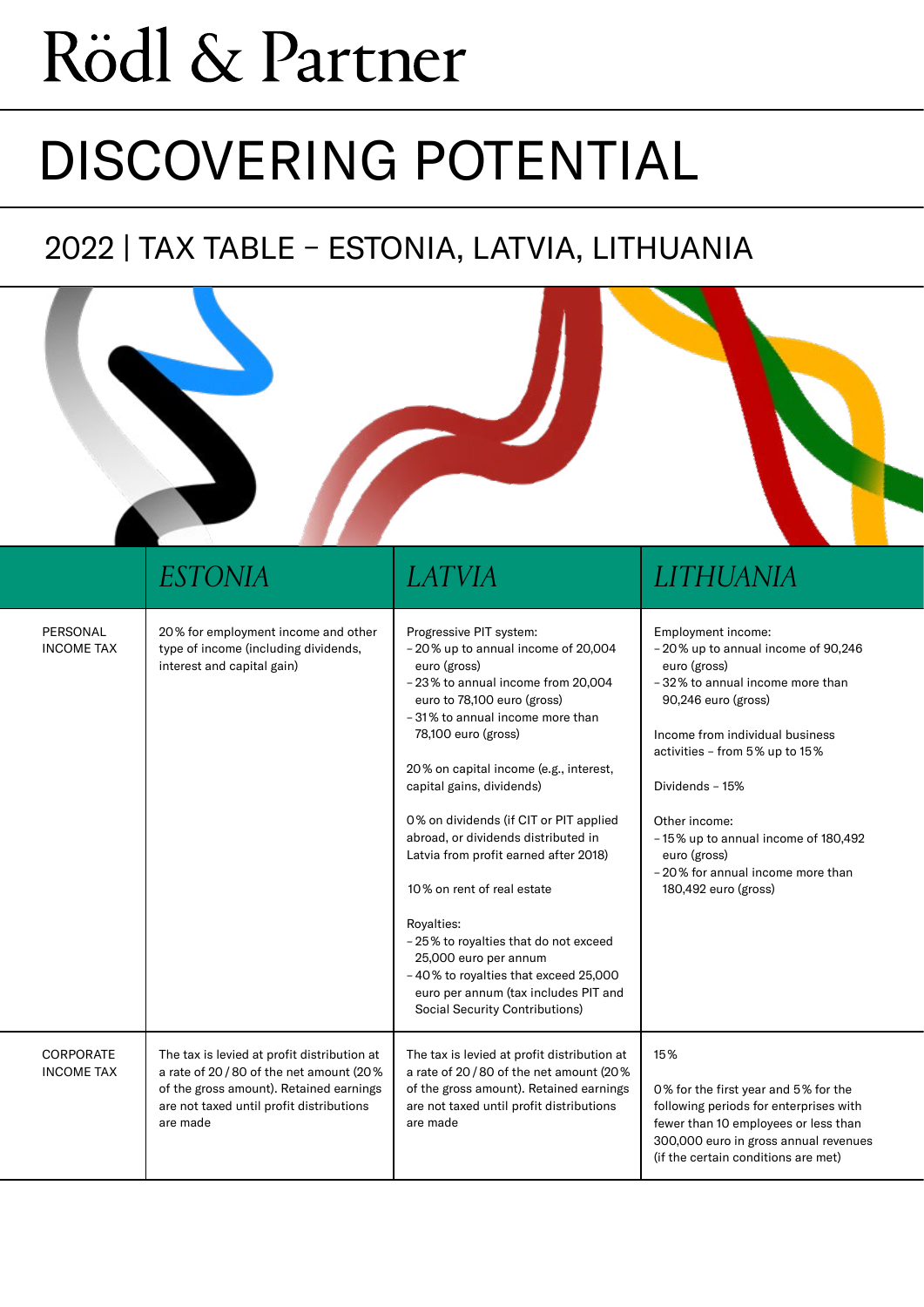|                                                          | <i>ESTONIA</i>                                                                                                                                                                                                                                                                                                                                         |                                                                                                                                                                                                                                                                                                                                                                                                                                                                                                                                                                                                | LITHUANIA                                                                                                                                                                                                                                                                                                                                                                                                                                                                                                                                                                                                                                                                                                                                                                                                                                                                                                                                                                       |
|----------------------------------------------------------|--------------------------------------------------------------------------------------------------------------------------------------------------------------------------------------------------------------------------------------------------------------------------------------------------------------------------------------------------------|------------------------------------------------------------------------------------------------------------------------------------------------------------------------------------------------------------------------------------------------------------------------------------------------------------------------------------------------------------------------------------------------------------------------------------------------------------------------------------------------------------------------------------------------------------------------------------------------|---------------------------------------------------------------------------------------------------------------------------------------------------------------------------------------------------------------------------------------------------------------------------------------------------------------------------------------------------------------------------------------------------------------------------------------------------------------------------------------------------------------------------------------------------------------------------------------------------------------------------------------------------------------------------------------------------------------------------------------------------------------------------------------------------------------------------------------------------------------------------------------------------------------------------------------------------------------------------------|
| <b>CORPORATE</b><br><b>INCOME TAX</b>                    | Rate of 14/86 (14% of the gross amount)<br>is levied on regular profit distribution.<br>Dividends paid to natural persons are<br>subject to additional 7% income tax (if<br>dividends were taxed at the rate of 14%)                                                                                                                                   |                                                                                                                                                                                                                                                                                                                                                                                                                                                                                                                                                                                                | 0% for the first 10 years from<br>establishment and 7,5% for the 6<br>subsequent years for companies<br>established in free economic zones when<br>the capital investment has reached:<br>-1 million euro; or<br>-100.000 and the average number of<br>employees is no less than 20 and at<br>least 75% of the annual income is<br>received from the provision of services<br>20% for profits of banks, exceeding the<br>threshold of 2 million euro                                                                                                                                                                                                                                                                                                                                                                                                                                                                                                                            |
| VALUE<br><b>ADDED TAX</b>                                | 20%<br>9% for:<br>- Books and workbooks used as learning<br>materials<br>- Medical products, medical devices<br>for personal use of disabled persons,<br>technical aid for the purpose of the<br><b>Medical Devices Act</b><br>- Periodic publications<br>- Accommodation services                                                                     | 21%<br>12% for:<br>- Particular pharmaceuticals and<br>medical devices for disabled persons<br>- Infant food<br>- Domestic public transportation<br>services<br>- Supply of heating and gas to<br>inhabitants<br>- Accommodation services<br>5% for supplies of certain fresh fruit,<br>berries and vegetables typical to Latvia<br>5% for supply of books and publications<br>in printed or electronic format, including<br>online supplies or downloading, as well<br>as for supplies and subscription fee<br>of newspapers, magazines and other<br>periodic publications (including online) | 21%<br>9% for:<br>- Passenger transport services on<br>regular routes<br>- Books and non-periodic information<br>publications<br>- Specific accommodation services<br>(until 31 December 2022)<br>- Heating and hot water for residential<br>premises<br>- Firewood and wood products for<br>heating supplied to household energy<br>consumers<br>- Catering services provided by<br>restaurants, cafés and similar catering<br>establishments and takeaway food<br>(excluding alcoholic beverages) (until<br>31 December 2022)<br>- The supply of all types of arts and<br>cultural establishments, arts and<br>cultural events, sporting events (until<br>31 December 2022)<br>- Performance services supplied by<br>performers (until 31 December 2022)<br>5% for:<br>- Pharmaceuticals and medical aid<br>under certain circumstances<br>- Equipment for disabled persons'<br>technical assistance and their repairs<br>- Periodical publications (with some<br>exceptions) |
| <b>SOCIAL</b><br><b>SECURITY</b><br><b>CONTRIBUTIONS</b> | 33% employers contribution<br>The rate of unemployment insurance<br>premium for insured persons is 1,6%<br>(employee's contribution)<br>The rate of unemployment insurance<br>premium for employers is 0,8%<br>(employer's contribution)<br>Payments of social insurance and<br>payments in pension funds are applied<br>also to self-employed persons | 34,09% (23,59% the employer's<br>contribution and 10,5% the employee's<br>contribution)<br>31,07% for self-employed<br>Additional 10% for pension insurance by<br>self-employed<br>Various other rates are applied to<br>individuals with different statuses                                                                                                                                                                                                                                                                                                                                   | 19,50% employee's contribution (social<br>insurance contributions of 12,52% and<br>health insurance contributions of 6,98%)<br>1,79% employer's contribution (including<br>0,32% for the Guarantee Fund and the<br>Long-Term Unemployment Fund)<br>19,50% rate of tax is also imposed on<br>90% of income earned by self-employed<br>persons<br>Special rules and rates are applied for<br>sportsmen, performers, persons working<br>under authorship agreements, farmers,<br>owners of individual enterprises,<br>members of micro companies and<br>partners of partnerships                                                                                                                                                                                                                                                                                                                                                                                                   |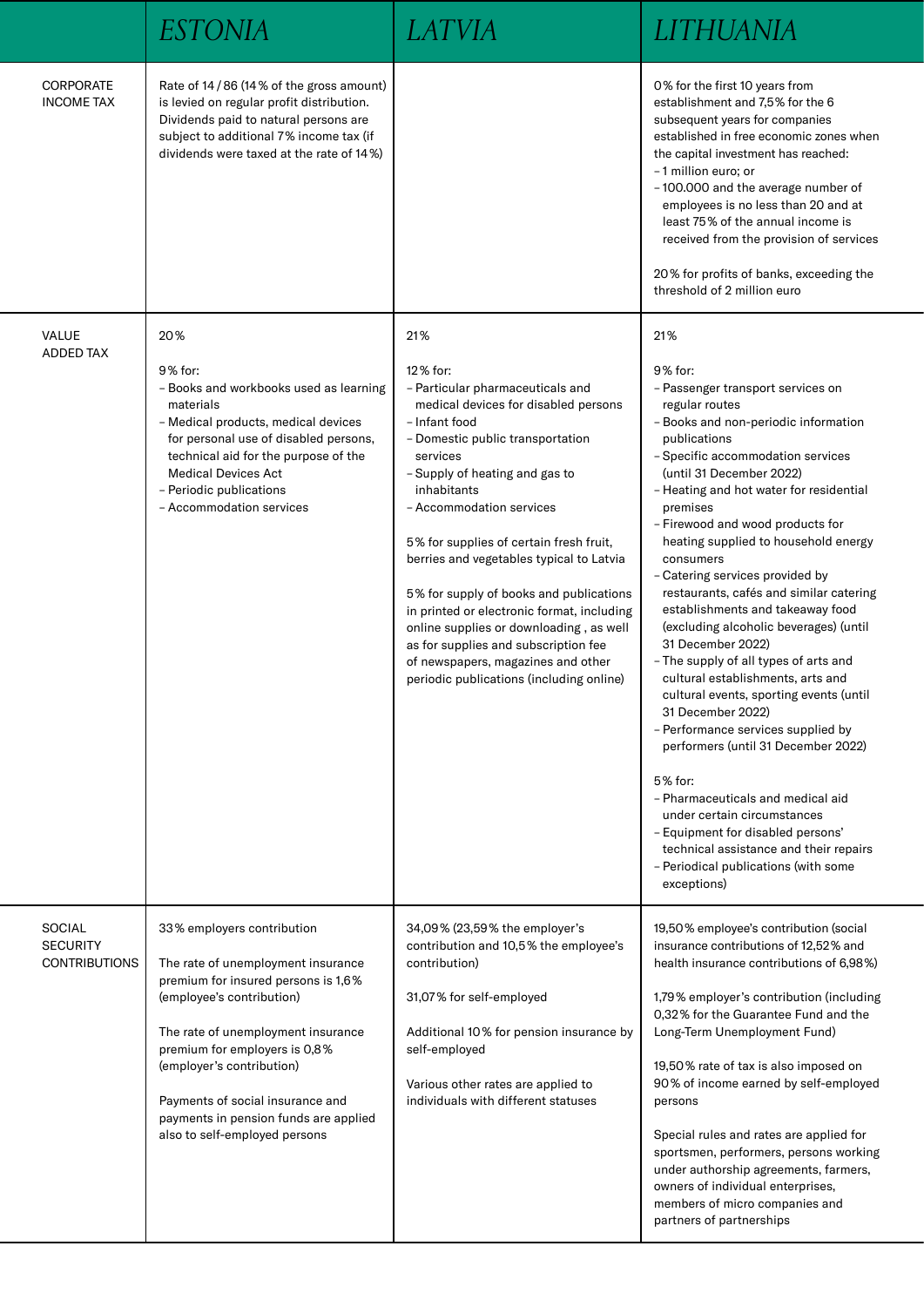|                                  | <b>ESTONIA</b>                                                                                                                                               | <i>LATVIA</i>                                                                                                                                                                                                                                                                                  | LITHUANIA                                                                                                                                                                                                                                                                                                                                         |
|----------------------------------|--------------------------------------------------------------------------------------------------------------------------------------------------------------|------------------------------------------------------------------------------------------------------------------------------------------------------------------------------------------------------------------------------------------------------------------------------------------------|---------------------------------------------------------------------------------------------------------------------------------------------------------------------------------------------------------------------------------------------------------------------------------------------------------------------------------------------------|
| SOLIDARITY TAX                   |                                                                                                                                                              | 25% to annual income exceeding 78,100<br>euro                                                                                                                                                                                                                                                  |                                                                                                                                                                                                                                                                                                                                                   |
| <b>IMMOVABLE</b><br>PROPERTY TAX | Does not apply                                                                                                                                               | 0.2% - 3% of cadastral value depending<br>on the regulations of the municipality<br>If the municipality has not stipulated<br>the tax rates, then depending on the<br>cadastral value the tax is: 1,5% for<br>land, certain buildings and engineering<br>structures, 0,2% - 0,6% for dwellings | 0.5% - 3% of the taxable value<br>For individuals $-0.5\% - 2\%$ of the<br>taxable value; the real estate up to<br>150,000 euro is tax exempt                                                                                                                                                                                                     |
| <b>LAND TAX</b>                  | 0.1% - 2.5% of the assessed land value                                                                                                                       | 0.2% - 3% of cadastral value or 1.5% if<br>the municipality has not stipulated the<br>tax rates<br>Additional 1.5% for unused agricultural<br>land                                                                                                                                             | 0.1% - 4% of the taxable value<br>Lessors of the state land pay the land<br>lease tax equal to 0.1% - 4% of its<br>taxable value                                                                                                                                                                                                                  |
| <b>WITHHOLDING</b><br><b>TAX</b> | Dividends: do not apply (profit<br>distribution tax apply)                                                                                                   | Dividends: do not apply (profit<br>distribution tax applies);<br>20% for recipients in offshores                                                                                                                                                                                               | Dividends: 0% if the parent company<br>holds at least 10% of shares for at least<br>12 months<br>15% in other cases                                                                                                                                                                                                                               |
|                                  | Interest: 0% (except excessive amounts<br>of interest)                                                                                                       | 20% for recipients in offshores                                                                                                                                                                                                                                                                | Interest: 0% if paid to the EEA residents<br>and companies of countries with a Tax<br>Treaty in force<br>0% on interest for securities issued<br>by the Government on international<br>financial markets, accrued and paid on<br>deposits and on subordinated loans<br>meeting the criteria set by the Bank of<br>Lithuania<br>10% in other cases |
|                                  | Royalties: 10% (unless a lower rate<br>applies under a Tax Treaty or exemption<br>applies for entities qualifying under<br>Interest and Royalties Directive) | Royalties: 0% for companies<br>20% for recipients in offshores                                                                                                                                                                                                                                 | Royalties: 0% if paid to entities<br>qualifying under the Interest and<br>Royalties Directive<br>10% in other cases (unless it is reduced<br>by a Tax Treaty)                                                                                                                                                                                     |
|                                  | Technical service fees: 10% if services<br>rendered in Estonia and there is no Tax<br>Treaty with the recipient country                                      | Consultancy and management services:<br>20% (unless a lower rate applies based<br>on Tax Treaty)                                                                                                                                                                                               |                                                                                                                                                                                                                                                                                                                                                   |